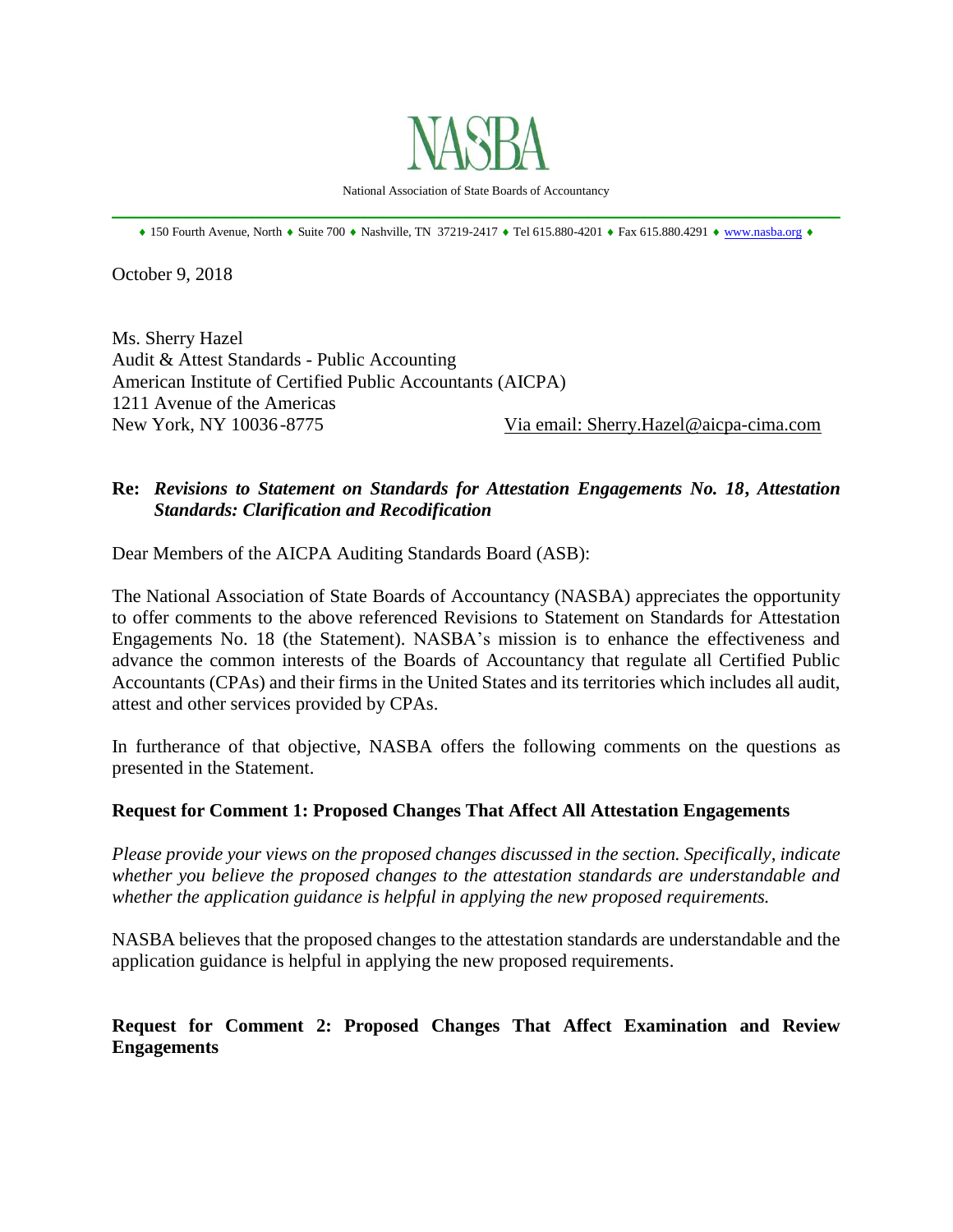*Please provide your views on the proposed changes discussed in the section. Specifically, indicate whether you believe the proposed changes are understandable and whether the application guidance is helpful in applying the new proposed requirements.*

*With respect to paragraph .A81 of proposed AT-C section 205 and paragraph .A68 of proposed AT-C section 210, do the application paragraphs provide sufficient guidance to enable a practitioner to supplement or expand the content of the practitioner's report if the practitioner wishes to do so? If not, what additional guidance is needed?*

It has been a long-standing requirement of the practitioner to request a written assertion from the appropriate party when the practitioner is reporting directly on a subject matter. As the proposed Statement moves away from the requirement to obtain a written assertion, focus must be directed as to whether the appropriate party has measured and evaluated the subject matter against the criteria.

Because the proposed Statement no longer requires the written assertion and permits the reports of these engagements for general use, NASBA believes there should be a requirement to explicitly state in the report whether the appropriate party has measured or evaluated the subject matter against the criteria. Such a requirement would reduce the possibility of misunderstanding the practitioner's role with regard to the subject matter.

## **Request for Comment 3: Proposed Changes That Affect Only Examination Engagements**

*Please provide your views on the proposed changes to AT-C section 205. Specifically, please indicate whether you believe the proposed changes are understandable and whether the application guidance is helpful in applying the new proposed requirements.*

NASBA believes the proposed changes are understandable but recommends application guidance when the practitioner is unable to obtain one or more requested written representations.

The proposed Statement eliminates the long-standing requirement to modify the report when the practitioner is unable to obtain requested written representations, and permits the practitioner to use professional judgment in determining whether sufficient appropriate evidence has been obtained by performing other procedures.

Although the current proposed application guidance provides circumstances in which the practitioner may be unable to obtain the requested written representation, it does not explain how a practitioner might determine that sufficient appropriate evidence has been obtained in such situations. NASBA recommends adding application guidance to assist the practitioner in making this determination.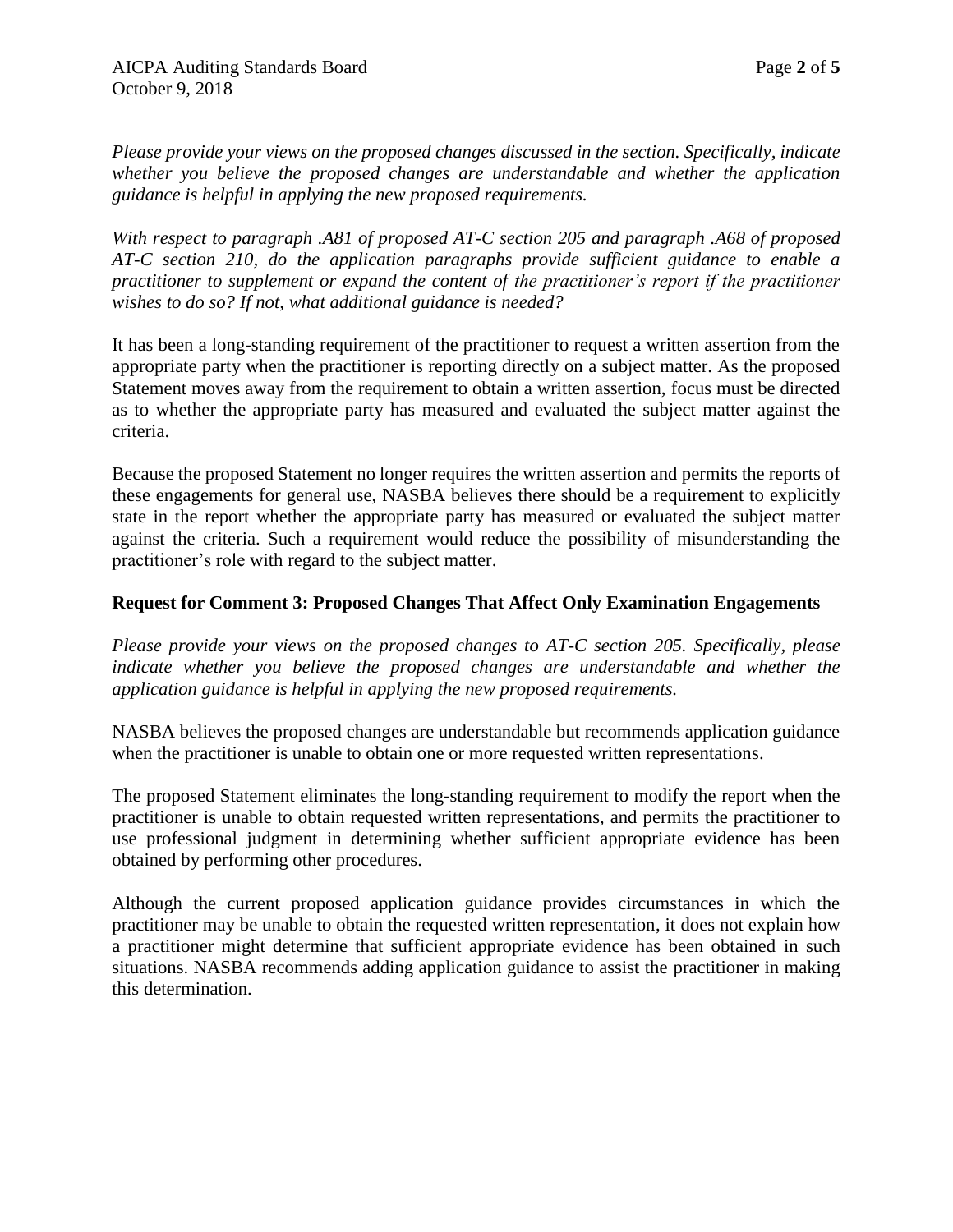### **Request for Comment 4: Proposed Changes That Affect Only Review Engagements**

*Please provide your views on the proposed changes to AT-C section 210. Specifically, please indicate whether you believe the proposed changes are understandable and whether the application guidance is helpful in applying the new proposed requirements.*

*Are the illustrative reports clear and understandable with respect to the differences between a limited assurance engagement and an examination engagement?*

*What are the potential benefits of requiring the practitioner to include a description of the procedures performed in a limited assurance engagement?*

*Also, please provide your views regarding whether an adverse conclusion is appropriate in a limited assurance engagement.*

NASBA believes the proposed changes are understandable and the application guidance and illustrative reports should be helpful. NASBA has no further comments.

### **Request for Comment 5: Proposed Changes to AT-C Section 215**

*Please provide your views on the proposed changes to AT-C section 215 as discussed in the preceding section. Please indicate whether you believe the proposed changes are understandable and whether the application guidance is helpful in applying the new proposed requirements. Further, please specifically consider the following questions in your response:* 

*1. Is the proposed expansion of the practitioner's ability to perform procedures and report in a procedures-and-findings format beyond that provided by AT-C section 215 needed and in the public interest?* 

NASBA believes the proposed changes are in the public interest.

*2. Do the proposed revisions to AT-C section 215 appropriately address the objective of providing increased flexibility to the practitioner in performing and reporting on an agreed-upon procedures engagement while retaining the practitioner's ability to perform an agreed-upon procedures engagement as contemplated in extant AT-C section 215?* 

*3. Do you agree with the proposed revision to AT-C section 215, whereby no party would be required to accept responsibility for the sufficiency of the procedures and, instead, the practitioner would be required to obtain the engaging party's acknowledgment that the procedures performed are appropriate for the intended purpose of the engagement?*

As stated in NASBA's November 27, 2017 letter to the Accounting and Review Service Committee on the Selected Procedures proposal, NASBA continues to believe a party other than the practitioner has to be responsible for the appropriateness of the procedures. While we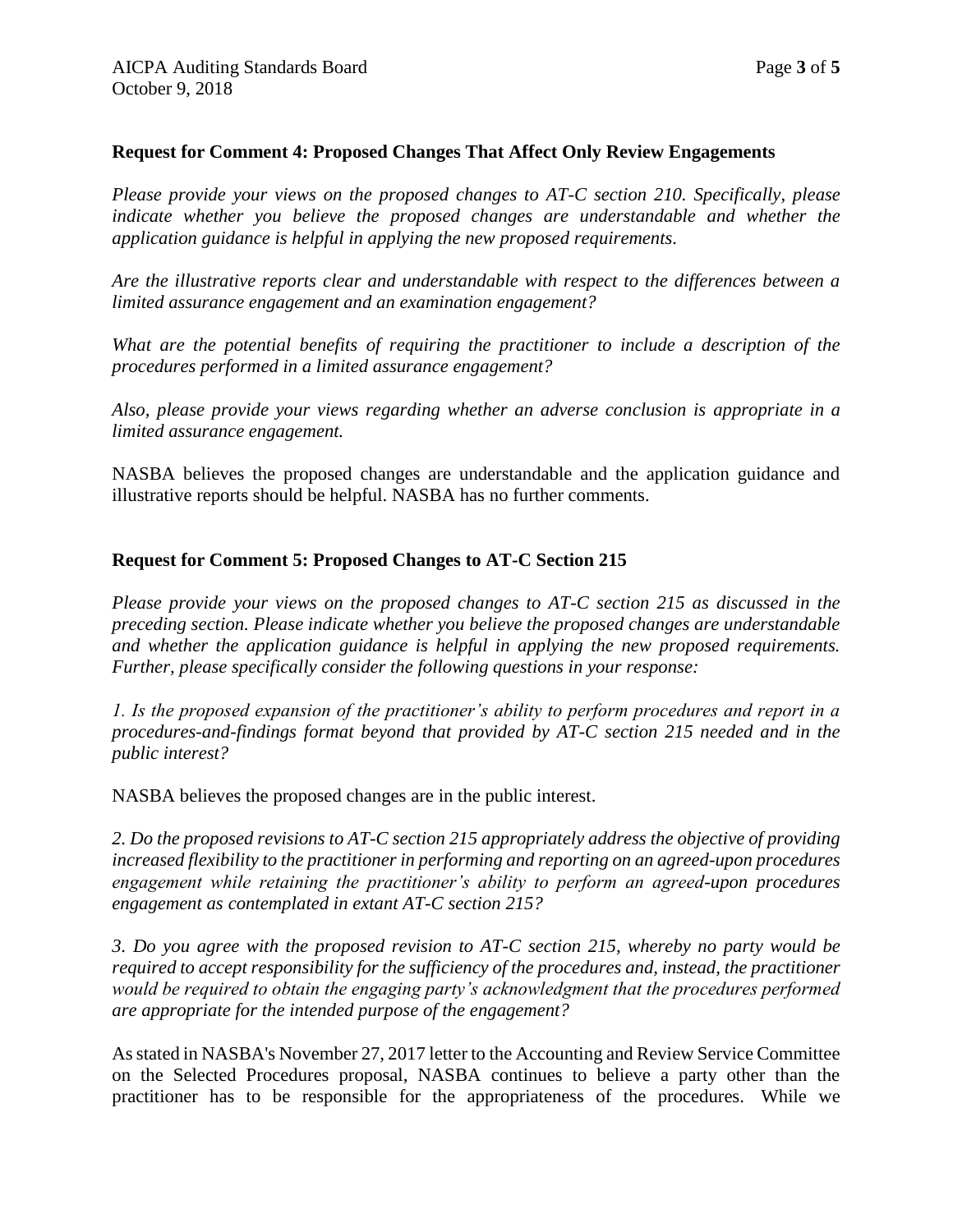acknowledge there will be situations where the practitioner suggests procedures to be performed, the standard should be clear the appropriateness of the procedures remain the responsibility of the requesting, responsible and/or engaging party. NASBA believes the practitioner would not be independent if the practitioner is, or is perceived to be, responsible for the appropriateness of the procedures.

Paragraph.A52 of proposed AT-C section 215 permits a practitioner to include an explicit statement in the report that the practitioner makes no representation regarding the appropriateness of the procedures either for the purpose for which the practitioner's report has been requested or for any other purpose. NASBA suggests that this statement be required in general use reports and when users of the report have not explicitly agreed to the procedures to be performed. For example, by modifying some of the language in AT-C 215.A69 Example 3, all AUP reports should include language such as the following (comparable to extant): "The appropriateness of the procedures is solely the responsibility of the users of this report, and we make no representation regarding the sufficiency of the procedures either for the purpose for which the report has been requested or for any other purpose."

NASBA believes the examples beginning at paragraph A69 of proposed AT-C section 215 should be improved by providing an example of the intended purpose in the sample reports.

# **Request for Comment 6: Prohibition on the Performance of a Limited Assurance Engagement on Certain Subject Matter**

*Should AT-C section 210 of this proposed SSAE continue to prohibit the practitioner from performing limited assurance engagement on (a) prospective financial information; (b) internal control; or (c) compliance with requirements of specified laws, regulations, rules, contracts, or grants? Please explain the rationale for your response.*

NASBA agrees with the proposed Statement's continuing to prohibit the practitioner from performing limited assurance engagements on prospective financial information, internal control, or compliance requirements of specified laws, regulations, rules, contracts or grants.

The goals of the attestation standards are to provide guidance, define a measure of quality and set boundaries around a growing service line. Areas (subject matter) in which performing limited assurance engagements are prohibited are those in which management's responsibilities are central to the subject matter and well understood. By their nature, these areas are more subjective and require more professional expertise and judgment. There is greater potential for misunderstanding the degree of reliability of the information and, therefore, more risk to the public. Considering the other sweeping changes to long-standing requirements in this proposed Statement, NASBA believes it is appropriate to continue to prohibit performing limited assurance engagements on these subject areas.